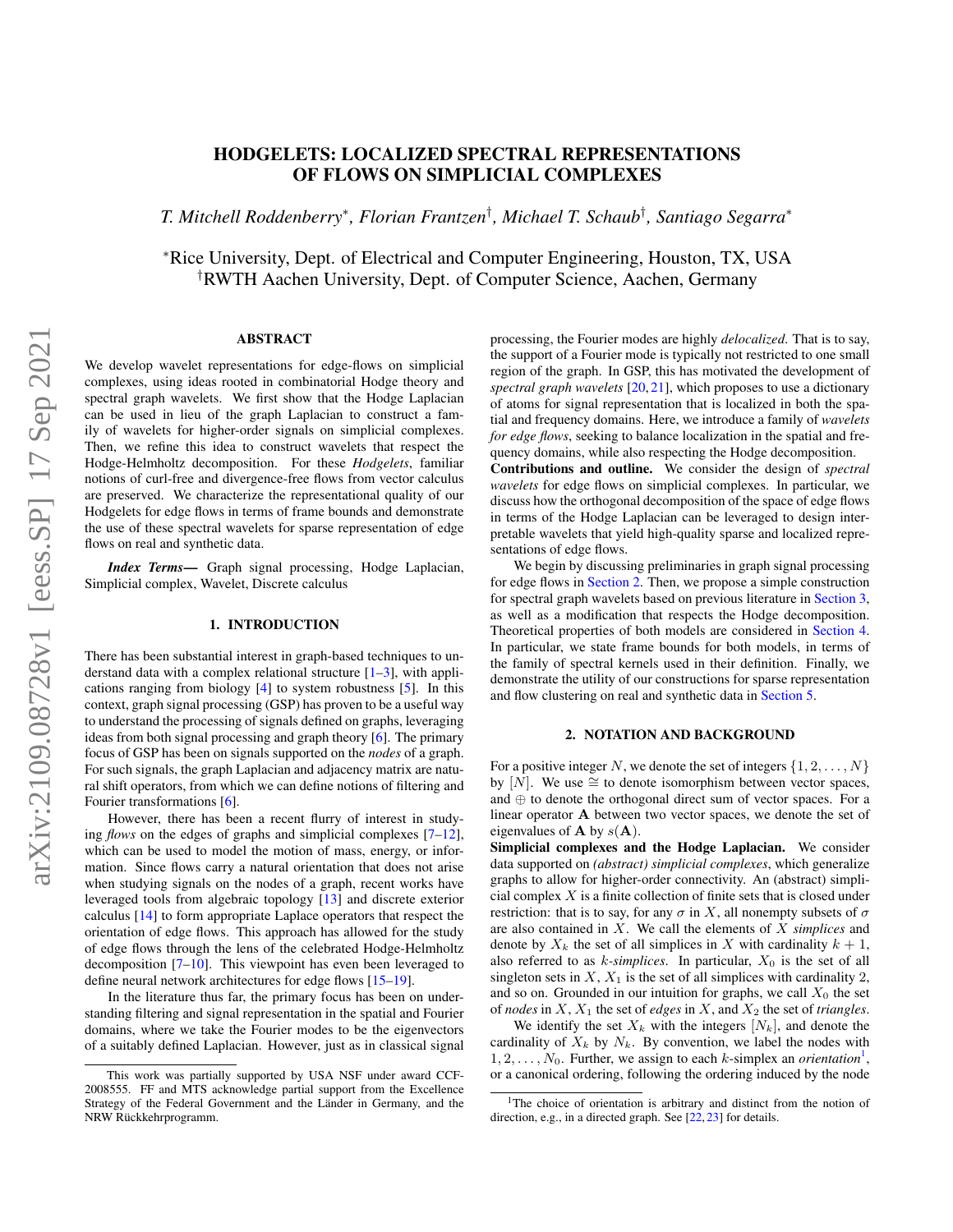labeling, *e.g.*, a triangle  $\{i, j, k\}$  is given the orientation  $[i, j, k]$ , where  $i < j < k$ . Given this reference orientation, we define the space of  $k$ -*cochains*, denoted by  $\mathcal{C}^k(X)$ , as the vector space of functions from the oriented simplices in  $X_k$  to  $\mathbb R$ . One can check that for each  $k, \mathcal{C}^k(X)$  is naturally isomorphic to  $\mathbb{R}^{N_k}$ . For a given  $\mathcal{C}^k(X)$ , we take as an orthonormal basis for that space the set of functions  $\{e_{\sigma}\}_{{\sigma}\in X_k}$  taking unit value on each oriented k-simplex  $\sigma$ , and zero elsewhere. Of particular interest is the space  $\mathcal{C}^1(X)$ , which models flows on the edges of a graph or simplicial complex  $[7-10]$  $[7-10]$ .

The spaces  $\mathcal{C}^k(X)$  are related by the set of *incidence matrices*. The 2nd incidence matrix  $\partial_2$ :  $C^2(X) \to C^1(X)$  is a linear map defined over the standard orthonormal basis for  $\mathcal{C}^2(X)$  as follows:  $\partial_2$ **e**<sub>[i,j,k]</sub> = **e**<sub>[i,j]</sub> + **e**<sub>[j,k]</sub> − **e**<sub>[i,k]</sub>. Similarly, the 1st incidence matrix  $\partial_1: C^1(X) \to C^0(X)$  is the familiar node-edge incidence matrix, defined according to  $\partial_1$ **e**<sub>[i,j]</sub> = **e**<sub>[j]</sub> – **e**<sub>[i</sub>]. We also call the matrices  $\partial_2$ ,  $\partial_1$  the *boundary maps*, since they map each k-simplex to the  $k - 1$ -simplices on its boundary, as well as obeying the important property  $\partial_1 \partial_2 = 0$ . The following well-known result characterizes the space  $C^1(X)$  in terms of these maps.

<span id="page-1-2"></span>Theorem 1 (Hodge Decomposition). *Let* X *be a finite simplicial complex. Define the first Hodge Laplacian as*  $\Delta_1 = \partial_2 \partial_2^\top + \partial_1^\top \partial_1$ . The vector space  $C^1(X)$  can be written as the direct sum of orthog*onal subspaces:*

$$
\mathcal{C}^1(X) \cong \text{Im}(\partial_2) \oplus \text{Im}(\partial_1^\top) \oplus \text{ker}(\Delta_1). \tag{1}
$$

See [\[23\]](#page-5-15) for the proof. Viewing the standard graph Laplacian  $\Delta_0 = \partial_1 \partial_1^\top$  as an operator that measures smoothness for node signals based on their edgewise incidence, the Hodge Laplacian  $\Delta_1$ similarly measures "smoothness" for 1-cochains based on nodewise and trianglewise incidence. For convenience, we define the *upper Hodge Laplacian*  $\Delta_1^U = \partial_2 \partial_2^\top$  and the *lower Hodge Laplacian*  $\Delta_1^L = \partial_1^\top \partial_1$ , so that  $\Delta_1 = \Delta_1^U + \Delta_1^L$ .

Spectral graph wavelets. A key component of many modern signal processing and machine learning tasks is the choice of a proper representation for the data. In graph signal processing, this often amounts to using a spatial representation or a frequency domain representation. In time-domain signal processing, one can construct a dictionary of *wavelets* that interpolates between these two extremes [\[24\]](#page-5-16). Similarly, in [\[20,](#page-5-12) [21\]](#page-5-13), methods to construct *spectral graph wavelets* are proposed, in which a family of kernel functions  ${g_m : \mathbb{R} \to \mathbb{R}}_{m \in \Gamma}$  for some index set  $\Gamma$  is applied to the standard basis for  $\mathcal{C}^0(X)$  on a graph X to yield a dictionary for localized, bandlimited representations of graph signals as follows:

$$
\mathcal{D} = \{ \psi_{j,m} = g_m(\Delta_0) \mathbf{e}_j : m \in \Gamma, j \in [N_0] \},\tag{2}
$$

where  $\Delta_0$  indicates the graph Laplacian.

## <span id="page-1-0"></span>3. AN INTERPRETABLE SPECTRAL WAVELET MODEL

Much like in graph signal processing, we seek useful representations of edge flows that balance spatial localization and bandlimitedness in the frequency domain. As done by [\[11\]](#page-5-17), we can define a *simplicial Fourier transform* by projecting an edge flow onto each eigenvector of  $\Delta_1$ . To illustrate this, we construct a simplicial complex by picking 40 points randomly distributed in the unit square, then taking their Delaunay triangulation [\[25\]](#page-5-18). We then create one hole in this simplicial complex, and construct the Hodge Laplacian  $\Delta_1$  for the remaining structure. We illustrate this complex as well as one of the eigenvectors in its nullspace in [Fig. 1](#page-1-1) (a). We see that the flow



<span id="page-1-1"></span>Fig. 1. Dictionary atoms for representing flows on simplicial complexes. All signals are scaled to have unit  $\ell_{\infty}$ -norm. Edge orientations are indicated by the direction of the arrowheads. (a) An eigenvector in the nullspace of the Hodge Laplacian  $\Delta_1$ . (b) Jointly designed wavelet based on  $\Delta_1$ . (c1) Upper wavelet based on  $\Delta_1^U$ . Triangles are colored according to the 2-cochain c such that the wavelet atom is equal to  $\partial_2$ c, with orientation of the flow induced by each triangle indicated by arrows (space permitting). (c2) Lower wavelet based on  $\Delta_1^L$ . Nodes are colored according to the 0-cochain x such that the wavelet atom is equal to  $\partial_1^\top \mathbf{x}$ .

"wraps around" the hole of the complex, an inherently global phenomenon, but does not have *localized* support on the complex. In the ensuing discussion, we aim to construct dictionaries for edge flows that find a balance in this local-global tradeoff.

Jointly designed wavelets. As the Hodge Laplacian generalizes the graph Laplacian for higher-order signals, it is natural to apply the methods of [\[20,](#page-5-12) [21\]](#page-5-13) for constructing graph wavelets by substituting the Hodge Laplacian for the graph Laplacian. In that direction, let  $\{e_j\}_{j=1}^{N_1}$  be the standard orthonormal basis for  $C^1(X)$ , and let  ${g_m}_{m=1}^M$  be a set of continuous, non-negative functions on the real line. For each  $j \in [N_1], m \in [M]$ , we define the atom  $\psi_{j,m}$  by applying the polynomial  $g_m(\Delta_1)$  to  $\mathbf{e}_j$ , where we have implicitly labeled the oriented 1-simplices with the integers  $[N_1]$ . That is, if the Hodge Laplacian  $\Delta_1$  admits an eigendecomposition  $\{(\lambda_i, \mathbf{v}_i)\}_{i=1}^{N_1}$ ,

<span id="page-1-3"></span>
$$
\psi_{j,m} = g_m(\Delta_1) \mathbf{e}_j = \left( \sum_{i=1}^{N_k} g_m(\lambda_i) \mathbf{v}_i \mathbf{v}_i^\top \right) \mathbf{e}_j.
$$
 (3)

Since this construction uses the sum of the upper and lower Hodge Laplacians and thus both components of the Laplacian, we refer to such atoms as *joint Hodgelets*.

We illustrate this approach in Fig.  $1$  (b), using the same simplicial complex as before. We construct wavelets using the log-scaled Hann kernels of [\[21\]](#page-5-13), and illustrate a single wavelet atom. Note that this atom is spatially localized, due to the spectral kernel being wellapproximated by a low-order polynomial of the Hodge Laplacian. Separately designed wavelets. The approach of directly applying the wavelet construction of [\[20,](#page-5-12) [21\]](#page-5-13) using the Hodge Laplacian presents some shortcomings. Importantly, it fails to differentiate be-

tween the spectral features of the Hodge Laplacian due to the upper and lower components being present in each atom. To address this issue, we treat each subspace of the Hodge decomposition [cf. [Theo](#page-1-2)[rem 1\]](#page-1-2) separately, by defining *upper* and *lower* wavelets for  $C^1(X)$ .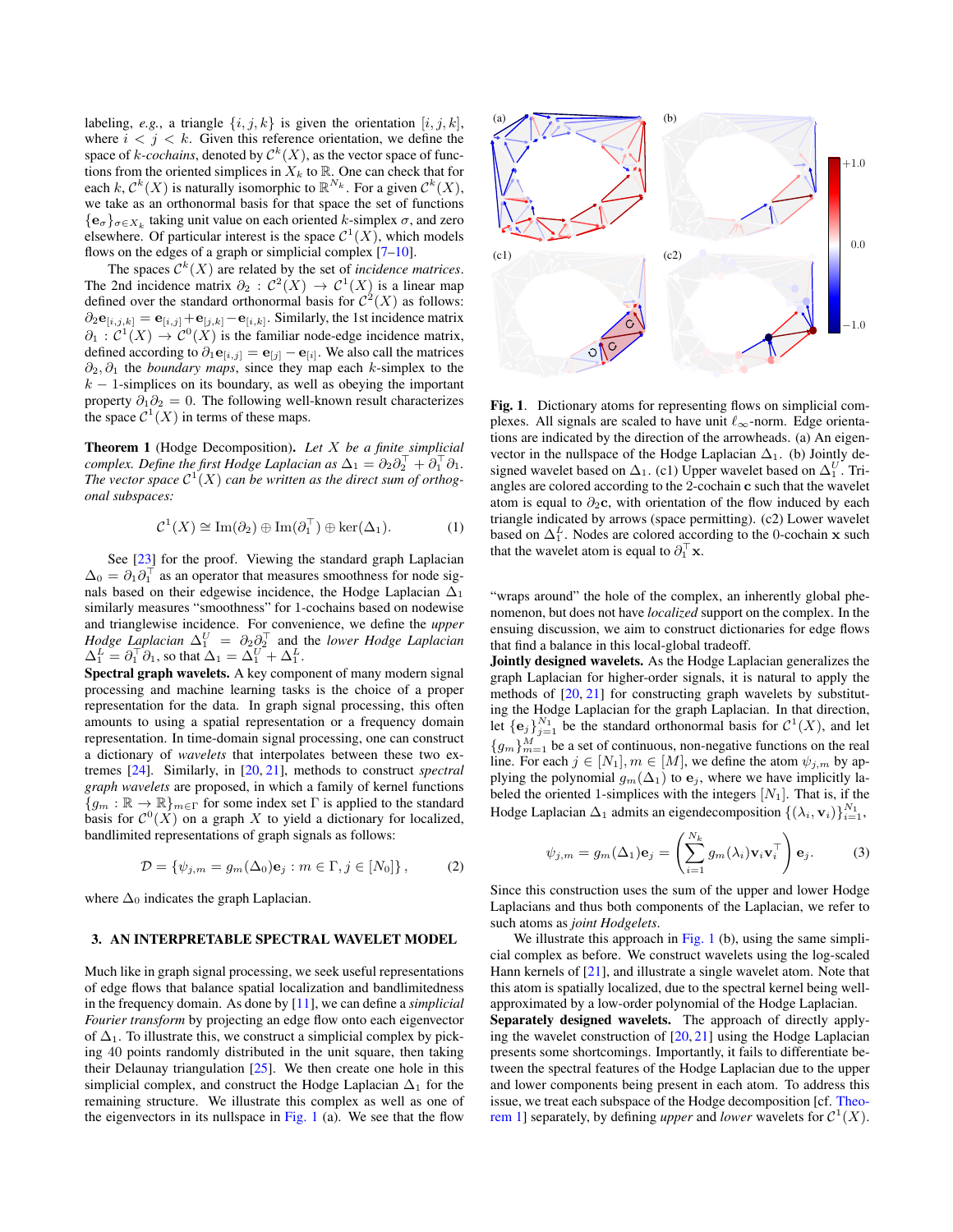A similar approach was taken in the design of filters for signals on simplicial complexes by [\[11\]](#page-5-17).

As before, let  $\{\mathbf e_j\}_{j=1}^{N_1}$  be the standard orthonormal basis for  $\mathcal{C}^1(X)$ , and let  $\{g_m^U\}_{m=1}^{M_U}, \{g_m^L\}_{m=1}^{M_L}$  be sequences of continuous functions on the real line. For each  $j \in [N_k]$ ,  $m \in [M_U]$ ,  $m' \in$  $[M_L]$ , define

<span id="page-2-3"></span>
$$
\psi_{j,m}^U = g_m^U(\Delta_1^U)\mathbf{e}_j
$$
  
\n
$$
\psi_{j,m'}^L = g_{m'}^L(\Delta_1^L)\mathbf{e}_j,
$$
\n(4)

where  $g_m^U(\Delta_1^U), g_m^L(\Delta_1^L)$  are defined via the functional calculus as before. The set  $\{\psi_{j,m}^U\}$  forms what we call the *upper atoms*, and similarly  $\{\psi_{j,m}^L\}$  forms the set of *lower atoms* for  $C^1(X)$ . Since this construction separates the upper and lower components of the Hodge Laplacian, we refer to such atoms as *separate Hodgelets*.

By separately treating the upper and lower Hodge Laplacian, we can construct atoms with greater interpretability than those designed jointly. In particular, we can show the following result:

<span id="page-2-2"></span>**Proposition 1.** Suppose  $g_m^U$  and  $g_{m'}^L$  are kernels that take value 0 at 0*. Then, for all*  $j, j' \in [N_1]$ *,* 

$$
\psi_{j,m}^U \in \text{Im}(\partial_2) \qquad \text{and} \qquad \psi_{j',m'}^L \in \text{Im}(\partial_1^\top). \tag{5}
$$

Thus, the upper wavelets are dictated by the boundaries of 2 simplices (triangles), and the lower wavelets are dictated by the coboundaries of 0-simplices (nodes). We leave the proof to [Ap](#page-4-0)[pendix A.](#page-4-0) Indeed, [Proposition 1](#page-2-2) reflects the properties of [\[26,](#page-5-19) Theorem 3], in which curl and divergence wavelets are constructed for differential forms in Euclidean space.

We illustrate this in [Fig. 1](#page-1-1) (c1,c2), by plotting wavelet atoms with the same kernels as the joint wavelet in [Fig. 1](#page-1-1) (b), except with a separated construction. One can see that there is a clear distinction between the upper wavelet (c1) which corresponds to a curl around triangles, and the lower wavelet (c2) which corresponds to the gradient of a node signal.

#### 4. FRAME BOUNDS ON DICTIONARIES

<span id="page-2-0"></span>In signal processing on graphs, the graph Fourier transform has the appealing property of being an orthogonal transform, thus preserving the norm of the signal it acts upon. Since wavelet dictionaries are typically overcomplete in their construction, we do not have orthogonality, but rather have *frame bounds* for the dictionary. For a Hilbert space  $V$ , a dictionary of vectors  $D$  with at most countably many elements is said to be an  $(A, B)$ -frame with  $0 \le A \le B < \infty$ if for all  $v \in V$ , we have

$$
A\|\mathbf{v}\|^2 \le \sum_{\psi \in \mathcal{D}} |\langle \psi, \mathbf{v} \rangle|^2 \le B\|\mathbf{v}\|^2. \tag{6}
$$

If  $A = B$ , we say that  $D$  forms a *tight frame*. We allow for the case where  $A = 0$ , in which case  $D$  is a degenerate frame. The frame bounds of a dictionary dictate its representational quality, as well as the performance of reconstruction algorithms [\[24\]](#page-5-16). Moreover, if  $A = B = 1$ , the coefficients  $|\langle \psi, v \rangle|^2$  are analogous to the spectrogram representation of a signal [\[21\]](#page-5-13). Here, in the same vein as [\[20,](#page-5-12)[21\]](#page-5-13), we characterize the frame bounds for both Hodgelet constructions in terms of the spectral properties of the kernels  $g_m$ . Joint wavelets. Given that the jointly designed wavelets are a direct adaptation of those proposed in  $[20,21]$  $[20,21]$ , we can show a similar result in our context:

**Theorem 2.** (based on [\[20,](#page-5-12) [21\]](#page-5-13)) Let  $\{e_j\}_{j=1}^{N_1}$  be the standard orthonormal basis of  $C^1(X)$ , and let  $\{g_m\}_{m=1}^M$  be continuous non*negative functions on the real line. Let* D *be the dictionary of atoms defined by* [\(3\)](#page-1-3)*, and define*

$$
G(\lambda) = \sum_{m=1}^{M} |g_m(\lambda)|^2.
$$
 (7)

*Then,*  $D$  *forms an*  $(A, B)$ -*frame for*  $C^1(X)$ *, where* 

$$
A = \min_{\lambda \in s(\Delta_1)} G(\lambda) \quad B = \max_{\lambda \in s(\Delta_1)} G(\lambda). \tag{8}
$$

We omit the proof, as it directly mirrors that of [\[21\]](#page-5-13). In particular, if G is constant on  $s(\Delta_0)$ , then  $\mathcal D$  is a tight frame.

Separate wavelets. We now state frame bounds for the separate Hodgelet construction, keeping the mutual orthogonality of the upper and lower Hodge Laplacians in mind.

<span id="page-2-4"></span>**Theorem 3.** Let  $\{\mathbf{e}_j\}_{j=1}^{N_1}$  be the standard orthonormal basis for  $\mathcal{C}^1(X)$ , and let  $\{g_m^U\}_{m=1}^{M_U}, \{g_m^L\}_{m=1}^{M_L}$  be collections of continuous *non-negative functions on the real line. Let* D *be the dictionary of separate Hodgelets defined by* [\(4\)](#page-2-3)*, and define*

$$
G(\mu, \nu) = \sum_{m=1}^{M_U} |g_m^U(\mu)|^2 + \sum_{m=1}^{M_L} |g_m^L(\nu)|^2
$$
 (9)

*Then,*  $D$  *forms an*  $(A, B)$ -*frame for*  $C^1(X)$ *, where* 

<span id="page-2-6"></span>
$$
A = \min \left\{ \min_{\mu \in s(\Delta_1^U)} G(\mu, 0), \min_{\nu \in s(\Delta_1^L)} G(0, \nu) \right\}
$$
  
\n
$$
B = \max \left\{ \max_{\mu \in s(\Delta_1^U)} G(\mu, 0), \max_{\nu \in s(\Delta_1^L)} G(0, \nu) \right\}.
$$
\n(10)

We leave the proof to [Appendix B.](#page-4-1) By [Theorem 3,](#page-2-4) we see that the frame bounds are determined by the quality of the kernels for the upper and lower parts of the spectrum independently. In particular, if  $G(\cdot,0)$  and  $G(0,\cdot)$  are constant on  $s(\Delta_1^U)$  and  $s(\Delta_1^L)$ , respectively, then the dictionary forms a tight frame.

In the context of [Proposition 1,](#page-2-2) [Theorem 3](#page-2-4) indicates that we can construct norm-preserving representations of edge flows that are also interpretable in terms of harmonic flows in ker( $\Delta_1$ ), curl flows in Im( $\partial_2$ ), and divergence flows in Im( $\partial_1^{\top}$ ). This is aligned with the development in [\[11\]](#page-5-17), where edge flow filters were designed using  $\Delta_1^L$  and  $\Delta_1^U$  separately, rather than the total Hodge Laplacian  $\Delta_1$ .

#### 5. EXPERIMENTS

<span id="page-2-1"></span>We demonstrate the utility of applying spectral wavelets based on the Hodge Laplacian for sparse, localized representations of flow data. For all experiments,<sup>[2](#page-2-5)</sup> we take the spectral kernels  $\{g_m\}_{m=1}^M$  to be the log-scaled Hann kernels proposed by [\[21\]](#page-5-13) with  $R = 3$ , where R dictates the degree of overlap between each kernel, and  $M$  is chosen based on the particular task.

Sparse representations. To illustrate the advantage of using wavelets based on the upper and lower Hodge Laplacians separately, we consider a vector field on  $[-2, 2]^2$ , given by

$$
F(x,y) = \begin{cases} [\cos(x+y),\sin(x-y)] & (x,y) \in B_1 \cup B_2, \\ [0,0] & \text{otherwise,} \end{cases}
$$
 (11)

<span id="page-2-5"></span><sup>2</sup>Code is available at [https://www.git.roddenberry.xyz/](https://www.git.roddenberry.xyz/hodgelets/) [hodgelets/](https://www.git.roddenberry.xyz/hodgelets/)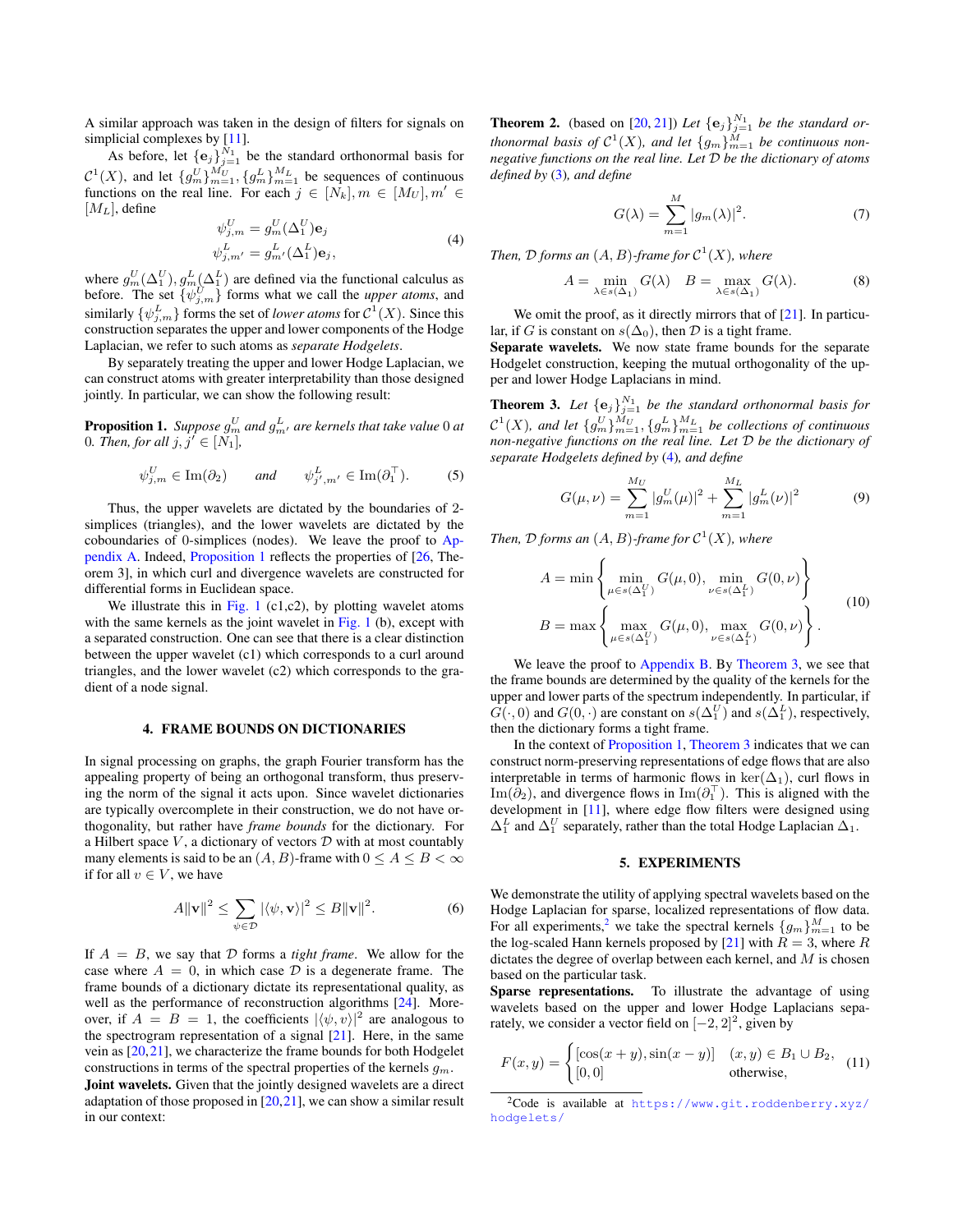

<span id="page-3-0"></span>Fig. 2. Representation of flows on simplicial complexes with spectral wavelets. (a) Vector field  $F(x, y)$ . (b) Sparsity of representing a discretization of the vector field using different dictionaries as error tolerance increases. 'LG' indicates the use of the linegraph Laplacian. (c) Sum of all buoy trajectories in the Global Drifter dataset around Madagascar. Signal is scaled to have unit  $\ell_{\infty}$ -norm. (d) Average maximum inner product  $L$  between test set and centroids obtained via sparse k-means clustering using standard basis, Fourier basis, joint Hodgelets, and separate Hodgelets.

where we define  $B_1, B_2$  to be closed balls of radius 0.7 centered at  $(\pm \pi/4, \pm \pi/4)$ , respectively, as illustrated in [Fig. 2](#page-3-0) (a). We discretize  $[-2, 2]^2$  with a hexagonal grid, then construct a simplicial complex X ( $N_0 = 225, N_1 = 629, N_2 = 405$ ) by treating each hexagon as a node, with edges for each pair of hexagons that share a side, and triangles for each set of three hexagons that share a corner. This vector field is converted to a vector  $\mathbf{f} \in \mathcal{C}^1(X)$  by taking the flow on each edge to be the total flow perpendicular to the corresponding side between hexagons. Then, dictionaries of joint and separated Hodgelets are constructed with  $M = M_U = M_L = 4$ . The joint dictionary has 2516 atoms and forms a tight frame, while the separated dictionary has 5032 atoms and also forms a tight frame.

We now consider the sparsity of the representation of f in each dictionary. For each dictionary  $\mathcal D$  of atoms in  $\mathcal C^1(X)$ , we construct the sparsest linear combination  $\hat{f}$  of atoms in D via orthogonal matching pursuit [\[27,](#page-5-20) [28\]](#page-5-21) such that  $\|\hat{\mathbf{f}} - \mathbf{f}\| \leq \epsilon$ , for  $\epsilon \in (0, \|\mathbf{f}\|]$ sampled on a logarithmic scale. As a baseline, we repeat this task using the Fourier basis vectors, *i.e.,* the eigenvectors of the Hodge Laplacian, as well as with Fourier basis vectors using the linegraph Laplacian [\[7\]](#page-5-5), and wavelets constructed from the linegraph Laplacian. The results of this are plotted in [Fig. 2](#page-3-0) (b), where it is apparent that the separately designed dictionary outperforms the jointly designed one, with both performing better than the Fourier bases and the linegraph dictionary.

Clustering buoy trajectories. One setting in which 1-cochains find particular utility is in modeling flows and trajectories [\[7,](#page-5-5) [18,](#page-5-22) [22\]](#page-5-14). We consider a dataset from the Global Drifter Program dataset, re-stricted to the region around Madagascar.<sup>[3](#page-3-1)</sup> In this dataset, a set of buoys floating in the ocean have their location logged every 12 hours, which we use to construct trajectories along the edges of a triangulation ( $N_0 = 133, N_1 = 320, N_2 = 186$ ) of the region. Since these trajectories consist of a combination of oriented edges, they are naturally modeled as vectors in  $C^1(X)$ , following the approach taken by [\[18,](#page-5-22) [22\]](#page-5-14). We picture the sum of all  $P = 334$  such trajectories in [Fig. 2](#page-3-0) (c), where the hole in the simplicial complex corresponds to the landmass of Madagascar.

We aim to find a good set of representative trajectories that captures both the local and global structure of the simplicial complex. For a given dictionary, we first transform each trajectory by taking the inner product with each element of the dictionary. Then, we per-form sparse k-means [\[29,](#page-5-23) [30\]](#page-5-24) with  $K = 2$  clusters on  $P_{tr} = 0.75P$ trajectories in the dataset, which yields a set of centroids as well as feature selection weights.

To evaluate the quality of these centroids, we use the remaining  $P_{ts} = 0.25P$  trajectories as a test set, and compute the average normalized inner product between each test trajectory and the nearest centroid flow. That is, for a set of centroids  $\{c_k\}_{k=1}^K$  in  $\mathcal{C}^1(X)$ , we compute for the test set  $\{\mathbf{f}_j\}_{j=1}^{M_{ts}}$  the value

$$
L = \frac{1}{P_{ts}} \sum_{j=1}^{P_{ts}} \max_{1 \le k \le K} \frac{\langle \mathbf{f}_j, \mathbf{c}_k \rangle}{\|\mathbf{f}_j\|_2 \|\mathbf{c}_k\|_2},
$$
(12)

where the norms and inner products are taken with respect to the feature weighting kernel obtained from the sparse k-means procedure. If a set of centroids yields a large value of  $L$ , indicating that the set of nearest flows aligns to each centroid well, we interpret it to be a realistic model for the trajectories. We gather the results of this experiment when using the standard basis, the Fourier basis, the joint Hodgelet dictionary, and the separate Hodgelet dictionary in [Fig. 2](#page-3-0) (d). The wavelet dictionaries were constructed with  $M = M^U = M^L = 16$  filter banks. We observe that the standard basis is not suitable for this task, since two trajectories that are close in space could have disjoint support, so the highly localized basis of edges does not perform well. The Fourier basis and joint dictionary perform similarly, while the separate dictionary significantly outperforms the other representations. This is due to the ability of the sparse clustering algorithm to both pick the proper scale for representation and discern between different qualitative features of the signal in this representation, as revealed by [Proposition 1.](#page-2-2)

## 6. CONCLUSION

Signals supported on the edges of simplicial complexes have been of great interest lately, with applications in computer graphics, mobility analysis, and modeling of physical flow phenomena. We have considered the extension of spectral graph wavelets to such signals by replacing the graph Laplacian with the analogous Hodge Laplacian. In doing so, we open up the possibility of considering the upper and lower components of the Hodge Laplacian separately, in order to yield a dictionary of wavelet atoms that respects the Hodge decomposition. Based on these constructions, we state frame bounds for each type of wavelet dictionary, and then illustrate their utility for sparse representation on synthetic flow data. Leveraging the ability of these wavelet dictionaries to sparsely represent flow signals, we demonstrate how they can be used to find high-quality representative cluster centroids on real-world buoy trajectory data via a sparse k-means procedure.

<span id="page-3-1"></span><sup>3</sup>Data available from NOAA/AOML at [http://www.aoml.noaa.](http://www.aoml.noaa.gov/envids/gld/) [gov/envids/gld/](http://www.aoml.noaa.gov/envids/gld/)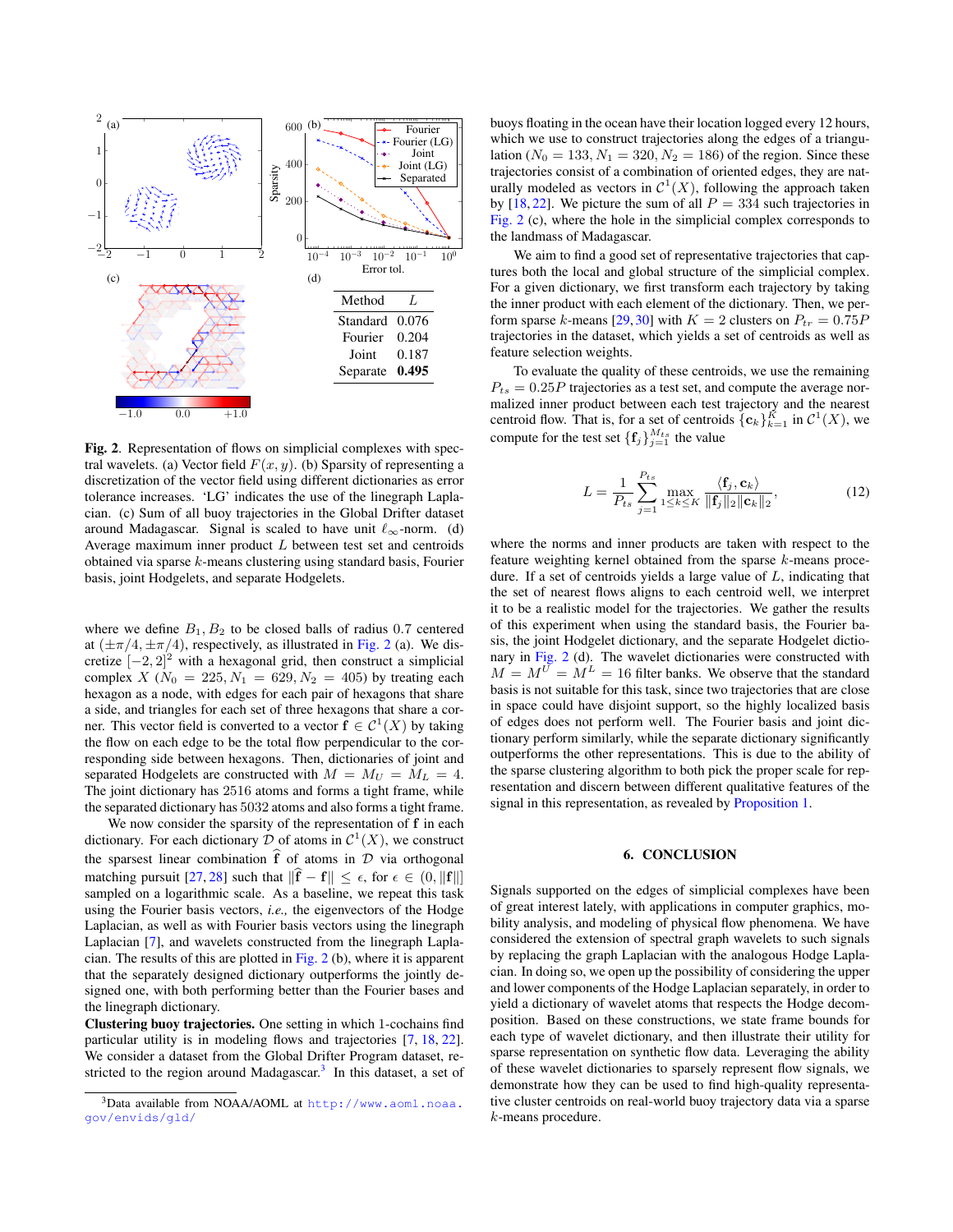## A. PROOF OF PROPOSITION 1

<span id="page-4-0"></span>Let  $g_m^U, g_{m'}^L : \mathbb{R}^{>0} \to \mathbb{R}$  be given, such that  $g_m^U(0) = g_m^L(0) = 0$ . For any  $j \in [N_1]$ , we have

$$
\psi_{j,m}^U = g_m^U(\Delta_1^U)\mathbf{e}_j = g_m^U(\partial_2\partial_2^{\top})\mathbf{e}_j.
$$
 (13)

Let  $\{(\mathbf{u}_k, s_k, \mathbf{v}_k)\}_{k=1}^{\text{rank }\partial_2}$  be the (low-rank) singular values and vectors of  $\partial_2$ , so that

$$
\partial_2 = \sum_{k=1}^{\text{rank}\,\partial_2} s_k \mathbf{u}_k \mathbf{v}_k^\top.
$$
 (14)

Then, due to the fact that  $g_m^U(0) = 0$ , applying the functional calculus yields

$$
g_m^U(\partial_2 \partial_2^{\top}) \mathbf{e}_j = \sum_{k=1}^{\text{rank}\,\partial_2} g_m^U(s_k^2) \mathbf{u}_k \langle \mathbf{u}_k, \mathbf{e}_j \rangle. \tag{15}
$$

That is,  $\psi_{j,m}^U$  can be written as a linear combination of the left (lowrank) singular vectors of  $\partial_2$ , hence  $\psi_{j,m}^U \in \text{Im}(\partial_2)$ .

A similar argument holds for the lower wavelets  $\psi_{j',m'}^L$ , completing the proof.

## B. PROOF OF THEOREM 3

<span id="page-4-1"></span>Let  $f \in C^1(X)$  be given, and put

$$
S = \sum_{\psi \in \mathcal{D}} |\langle \psi, \mathbf{f} \rangle|^2. \tag{16}
$$

This can be expanded to

$$
S = \sum_{m=1}^{M_U} \sum_{j=1}^{N_1} |\langle g_m^U(\Delta_1^U) \mathbf{e}_j, \mathbf{f} \rangle|^2 + \sum_{m=1}^{M_L} \sum_{j=1}^{N_1} |\langle g_m^L(\Delta_1^L) \mathbf{e}_j, \mathbf{f} \rangle|^2.
$$
\n(17)

Since  $\Delta_1^U$ ,  $\Delta_1^L$  are Hermitian, this can be rewritten as

$$
S = \sum_{m=1}^{M_U} \sum_{j=1}^{N_1} |\langle g_m^U(\Delta_1^U) \mathbf{f}, \mathbf{e}_j \rangle|^2 + \sum_{m=1}^{M_L} \sum_{j=1}^{N_1} |\langle g_m^L(\Delta_1^L) \mathbf{f}, \mathbf{e}_j \rangle|^2.
$$
\n(18)

We now lower bound S. Since the set  $\{e_j\}_{j=1}^{N_1}$  is an orthogonal basis for  $C^1(X)$ , Parseval's identity holds. This yields

<span id="page-4-2"></span>
$$
S \ge \sum_{m=1}^{M_U} \|g_m^U(\Delta_1^U)\mathbf{f}\|^2 + \sum_{m=1}^{M_L} \|g_m^L(\Delta_1^L)\mathbf{f}\|^2. \tag{19}
$$

Following the simplicial Fourier transform of [\[11\]](#page-5-17), let  $(\mu_j, \mathbf{v}_j)$  be the nonzero eigenpairs of  $\Delta_1^U$  and  $(\nu_j, \mathbf{u}_j)$  be the nonnull eigenpairs of  $\Delta_1^L$ . Then, there exists  $f^H \in \text{ker } \Delta_1$  and real coefficients  $\alpha_j, \beta_j$ such that

$$
\mathbf{f} = \mathbf{f}^H + \sum_{j=1}^{\text{rank }\Delta_1^U} \alpha_j \mathbf{v}_j + \sum_{j=1}^{\text{rank }\Delta_1^L} \beta_j \mathbf{u}_j \tag{20}
$$

and

$$
\|\mathbf{f}\|^2 = \|\mathbf{f}^H\|^2 + \sum_{j=1}^{\text{rank }\Delta_1^U} \alpha_j^2 + \sum_{j=1}^{\text{rank }\Delta_1^L} \beta_j^2. \tag{21}
$$

With this in mind, coupled with the fact that  $f^H \in \text{ker}(\Delta_1)$  $\ker(\Delta_1^U) \cap \ker(\Delta_1^L)$ , [\(19\)](#page-4-2) can be written as

<span id="page-4-3"></span>
$$
S \geq \left(\sum_{m=1}^{M_U} |g_m^U(0)|^2 + \sum_{m=1}^{M_L} |g_1^L(0)|^2\right) \|\mathbf{f}^H\|^2
$$
  
+ 
$$
\sum_{j=1}^{\text{rank }\Delta_1^U} \left(\sum_{m=1}^{M_U} |g_m^U(\mu_j)|^2 + \sum_{m=1}^{M_L} |g_m^L(0)|^2\right) \alpha_j^2
$$
  
+ 
$$
\sum_{j=1}^{\text{rank }\Delta_1^L} \left(\sum_{m=1}^{M_U} |g_1^U(0)|^2 + \sum_{m=1}^{M_L} |g_m^L(\nu_j)|^2\right) \beta_j^2.
$$
 (22)

Considering our definition of the function  $G$ ,  $(22)$  can be more concisely written as

$$
S \ge G(0,0) \|\mathbf{f}^{H}\|^{2} + \sum_{j=1}^{\text{rank }\Delta_{1}^{U}} G(\mu_{j},0)\alpha_{j}^{2} + \sum_{j=1}^{\text{rank }\Delta_{1}^{U}} G(0,\nu_{j})\beta_{j}^{2}.
$$
\n(23)

One can then see that

$$
S \ge A \|\mathbf{f}\|^2,\tag{24}
$$

where  $A$  is as defined in [\(10\)](#page-2-6). A similar argument using the upper frame bounds yields

$$
S \le B \|\mathbf{f}\|^2,\tag{25}
$$

as desired.